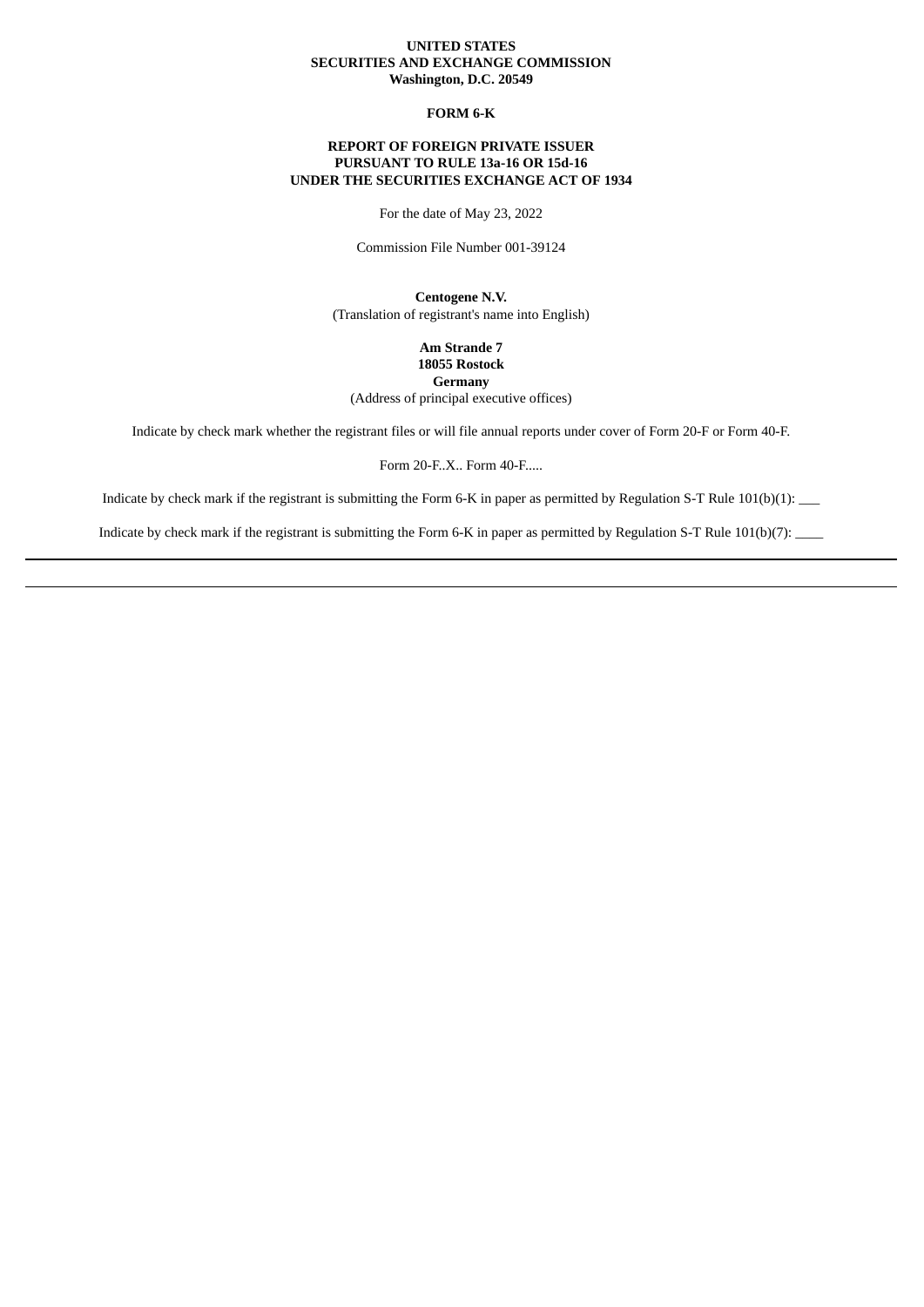### **Centogene N.V.**

On May 23, 2022, Centogene N.V. issued a press release titled "CENTOGENE Contributes to Europe-Wide Efforts to Update Guidelines for Whole Genome Sequencing (WGS) in Rare Disease Diagnostics".

A copy of the announcement is attached hereto as Exhibit 99.1.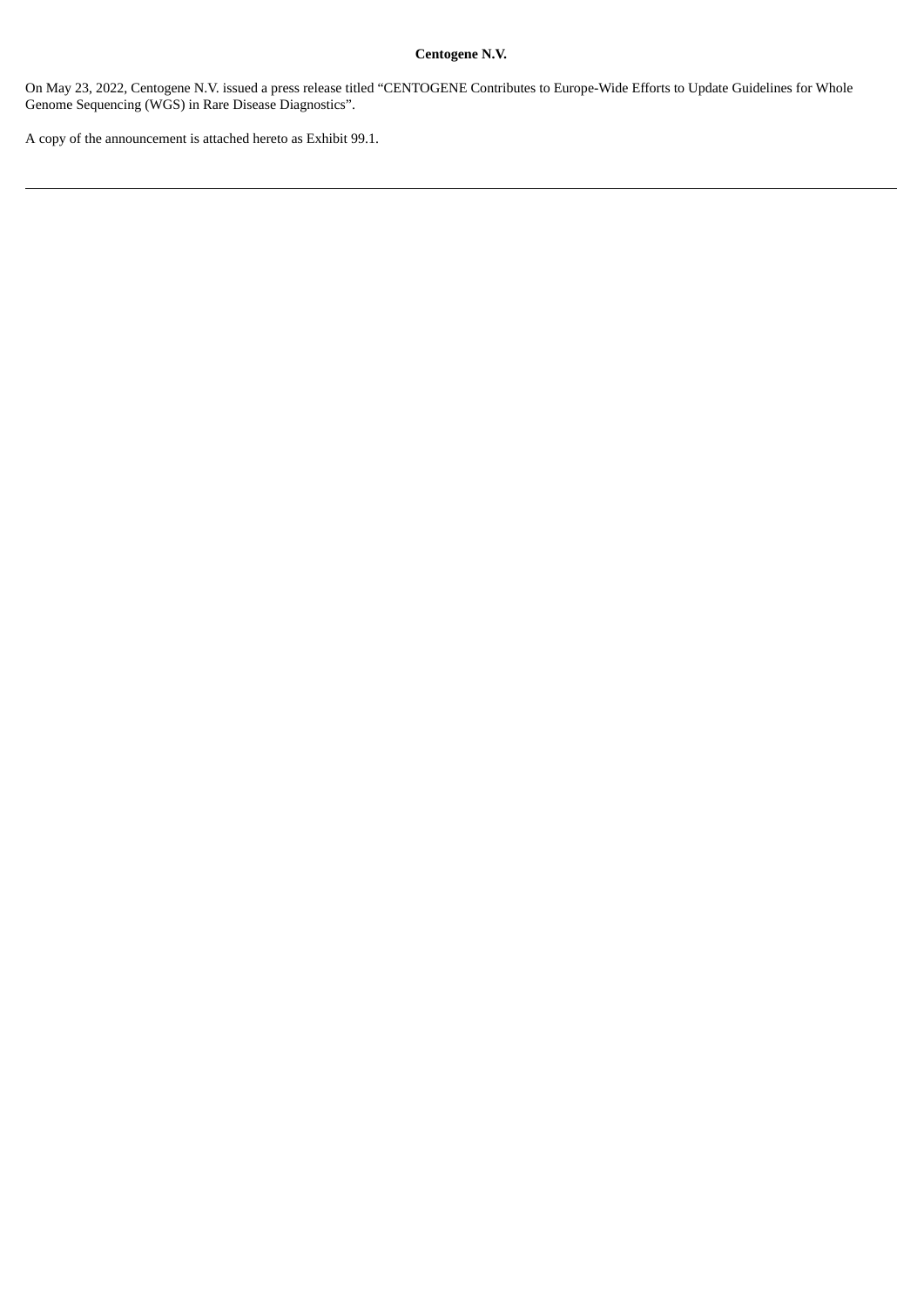### **Signatures**

Pursuant to the requirements of the Securities Exchange Act of 1934, the registrant has duly caused this report to be signed on its behalf by the undersigned, thereunto duly authorized.

Date: May 23, 2022

CENTOGENE N.V.

By: /s/ Miguel Coego Rios Name: Miguel Coego Rios Title: EVP Finance & Legal and Interim CFO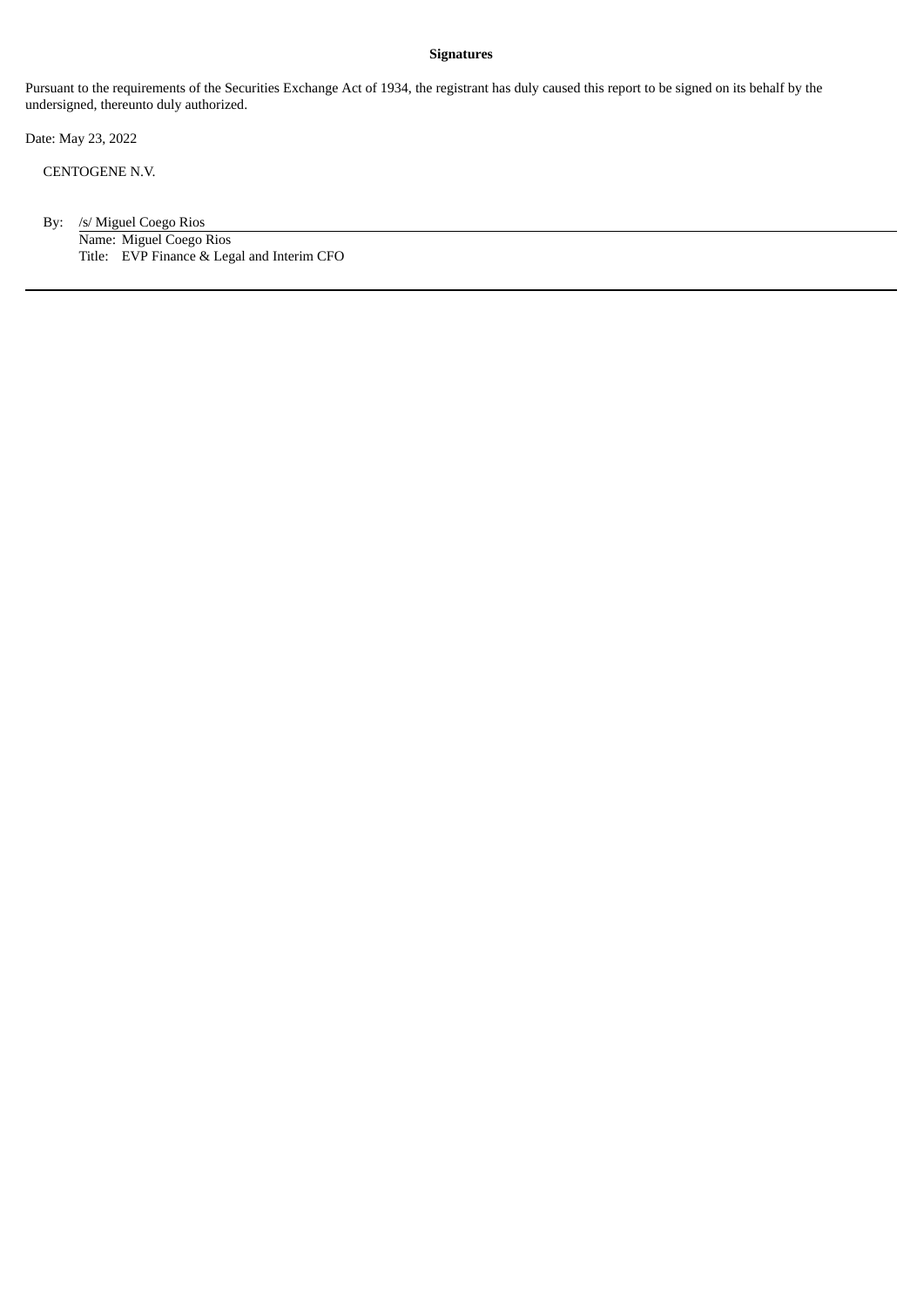# **Exhibit Description of Exhibit**

99.1 Announcement dated May 23, 2022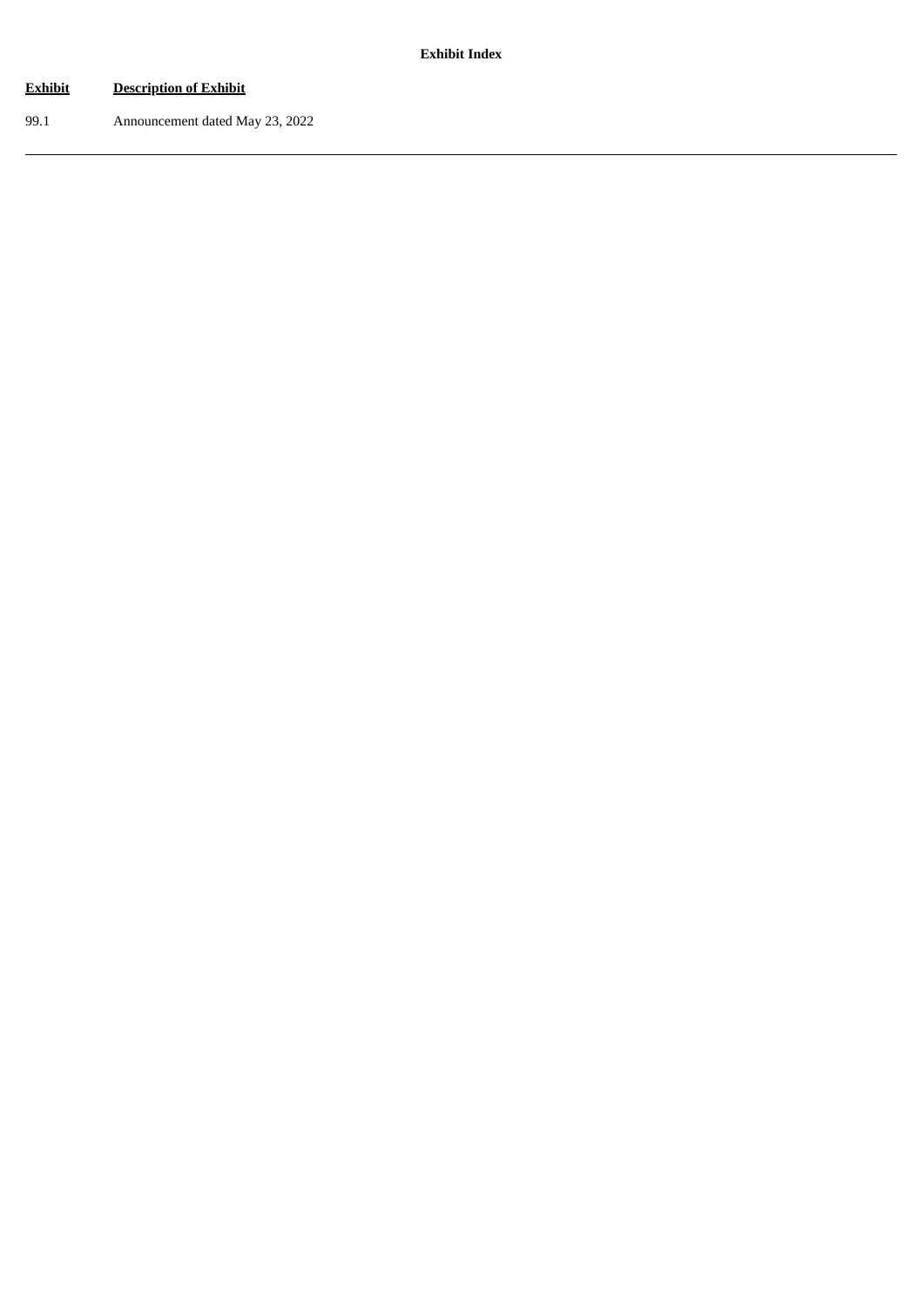## **CENTOGENE Contributes to Europe-Wide Efforts to Update Guidelines for Whole Genome Sequencing (WGS) in Rare Disease Diagnostics**

### *Newly established WGS recommendations published in the European Journal of Human Genetics*

- · Collaborative initiative leverages CENTOGENE's differentiated diagnostic expertise with testing performed in over 650,000 individuals globally
- Recommendations provide standardized clinical application guidelines for laboratories to accelerate comprehensive diagnosis and promote better health outcomes
- WGS increasingly popular for high-quality diagnostics, with the number of CENTOGENE WGS tests increasing double-digit rates in FY2021

CAMBRIDGE, Mass., ROSTOCK, Germany and BERLIN, May 23, 2022 (GLOBE NEWSWIRE) -- Centogene N.V. (Nasdaq: CNTG), the commercial-stage essential biodata life science partner for rare and neurodegenerative diseases, as part of a consortium of organizations in genetics, announced the release of updated recommendations for Whole Genome Sequencing (WGS) in the rare disease diagnostic setting. The report, which was published in the *European Journal of Human Genetics*, promotes standardized application of WGS – minimizing diagnostic delay to promote better health outcomes.

The original guidelines for diagnostic Next Generation Sequencing (NGS) were published in 2016 by EuroGentest, an integrated working group within the European Society of Human Genetics (ESHG), to support laboratories with the implementation and execution of standardized diagnostics of rare diseases. At that time, the guidelines predominantly focused on Whole Exome Sequencing (WES) and gene panels to identify Single Nucleotide Variants (SNVs) and insertions/deletions (indels).

Since then, WGS has been increasingly proven as an emerging and comprehensive genetic testing technology to avoid diagnostic delay and stepwise testing.

EuroGentest, Horizon2020's Solve-RD team, CENTOGENE, and organizations throughout Europe teamed up to evaluate and update the 2016 NGS guidelines to outline the clinical application of WGS. The recommendations are endorsed by the Solve-RD Steering Committee, the representing European Reference Networks (ERNs), the European Board of Medical Genetics (EBMG), and the ESHG.

Prof. Peter Bauer, Chief Genomic Officer at CENTOGENE, said, "As a pioneer of rare disease diagnostics, we are committed to enabling access to quality diagnostics and ensuring that leading-edge insights are available to support better health outcomes. Whole Genome Sequencing has been increasingly popular due to its advanced nature of capturing disease-causing variants in a single test. We are proud to have played a role in this initiative, which is a perfect reflection of the significance of data, ongoing updates that reflect the latest technology, and cross-institutional collaboration to better serve physicians and patients."

To read the recommendations for WGS in rare disease diagnostics, visit: https://link.centogene.com/wgs-recommendations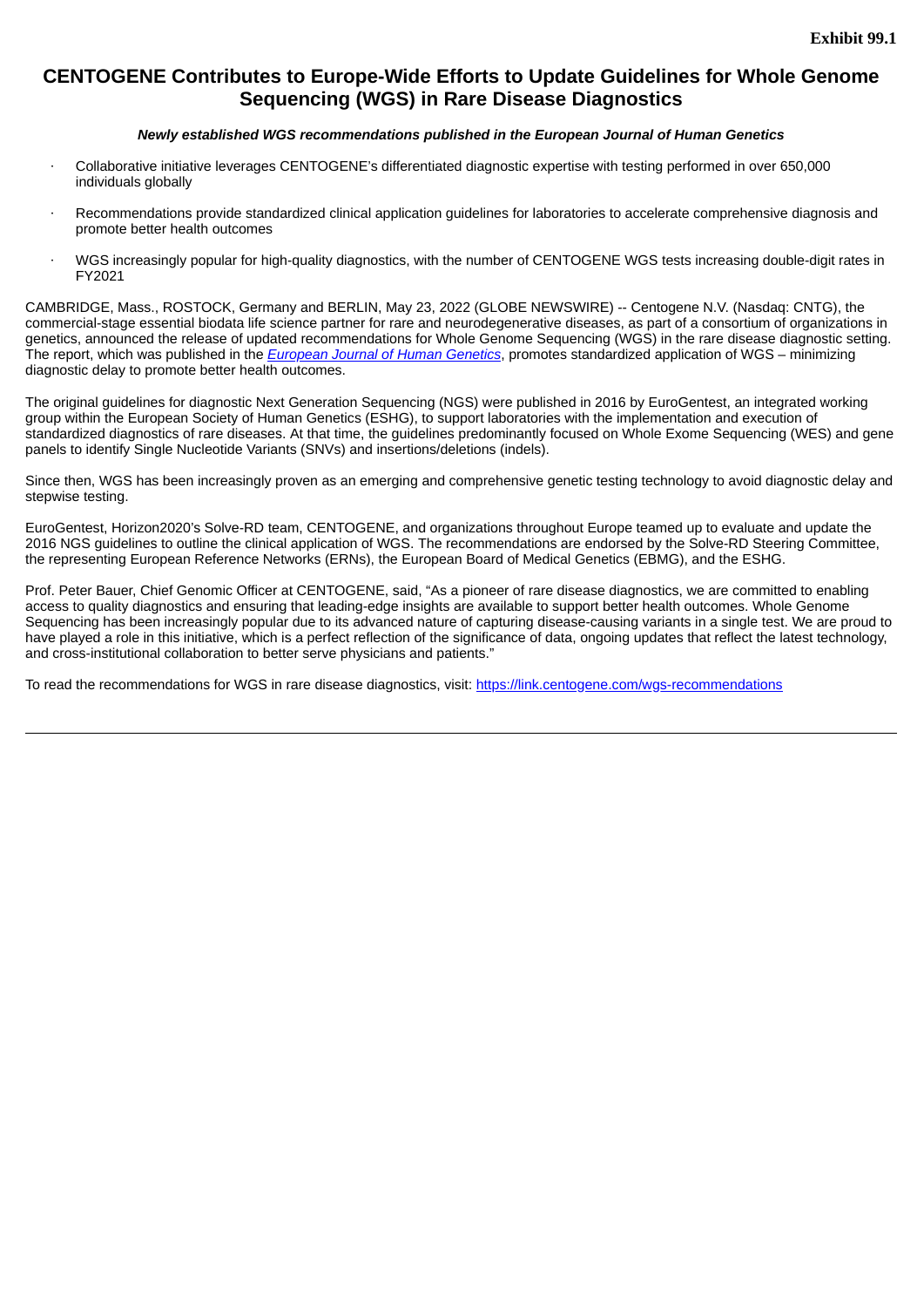### **About WGS at CENTOGENE**

CentoGenome®, CENTOGENE's WGS service, offers unparalleled genome coverage and captures one of the most extensive ranges of disease-causing genetic variants in a single test. Powered by the CENTOGENE Biodatabank, the world's largest real-world data repository for rare and neurodegenerative diseases, CentoGenome has the ability to solve up to 30% of WES negative cases.

To learn more about our advanced WGS solution, visit: https://link.centogene.com/wgs-at-centogene

### **About CENTOGENE**

CENTOGENE engages in diagnosis and research around rare diseases transforming real-world clinical, genetic, and multiomic data to diagnose, understand, and treat rare diseases. Our goal is to bring rationality to treatment decisions and to accelerate the development of new orphan drugs by using our extensive rare disease knowledge and data. CENTOGENE has developed a global proprietary rare disease platform based on our real-world data repository of over 650,000 individuals representing over 120 different countries.

The Company's platform includes epidemiologic, phenotypic, and genetic data that reflects a global population, as well as a biobank of patients' blood samples and cell cultures. CENTOGENE believes this represents the only platform focused on comprehensive analysis of multi-level data to improve the understanding of rare hereditary diseases. It allows for better identification and stratification of patients and their underlying diseases to enable and accelerate discovery, development, and access to orphan drugs. As of December 31, 2021, the Company collaborated with over 30 pharmaceutical partners.

For more information, visit www.centogene.com and follow us on LinkedIn.

### **Forward-Looking Statements**

This press release contains "forward-looking statements" within the meaning of the U.S. federal securities laws. Statements contained herein that are not clearly historical in nature are forward-looking, and the words "anticipate," "believe," "continues," "expect," "estimate," "intend," "project," and similar expressions and future or conditional verbs such as "will," "would," "should," "could," "might," "can," and "may," are generally intended to identify forward-looking statements. Such forward-looking statements involve known and unknown risks, uncertainties, and other important factors that may cause CENTOGENE's actual results, performance, or achievements to be materially different from any future results, performance, or achievements expressed or implied by the forward-looking statements. Such risks and uncertainties include, among others, negative economic and geopolitical conditions and instability and volatility in the worldwide financial markets, possible changes in current and proposed legislation, regulations and governmental policies, pressures from increasing competition and consolidation in our industry, the expense and uncertainty of regulatory approval, including from the U.S. Food and Drug Administration, our reliance on third parties and collaboration partners, including our ability to manage growth and enter into new client relationships, our dependency on the rare disease industry, our ability to manage international expansion, our reliance on key personnel, our reliance on intellectual property protection, fluctuations of our operating results due to the effect of exchange rates, our ability to streamline cash usage, our requirement for additional financing, or other factors. For further information on the risks and uncertainties that could cause actual results to differ from those expressed in these forward-looking statements, as well as risks relating to CENTOGENE's business in general, see CENTOGENE's risk factors set forth in CENTOGENE's Form 20-F filed on March